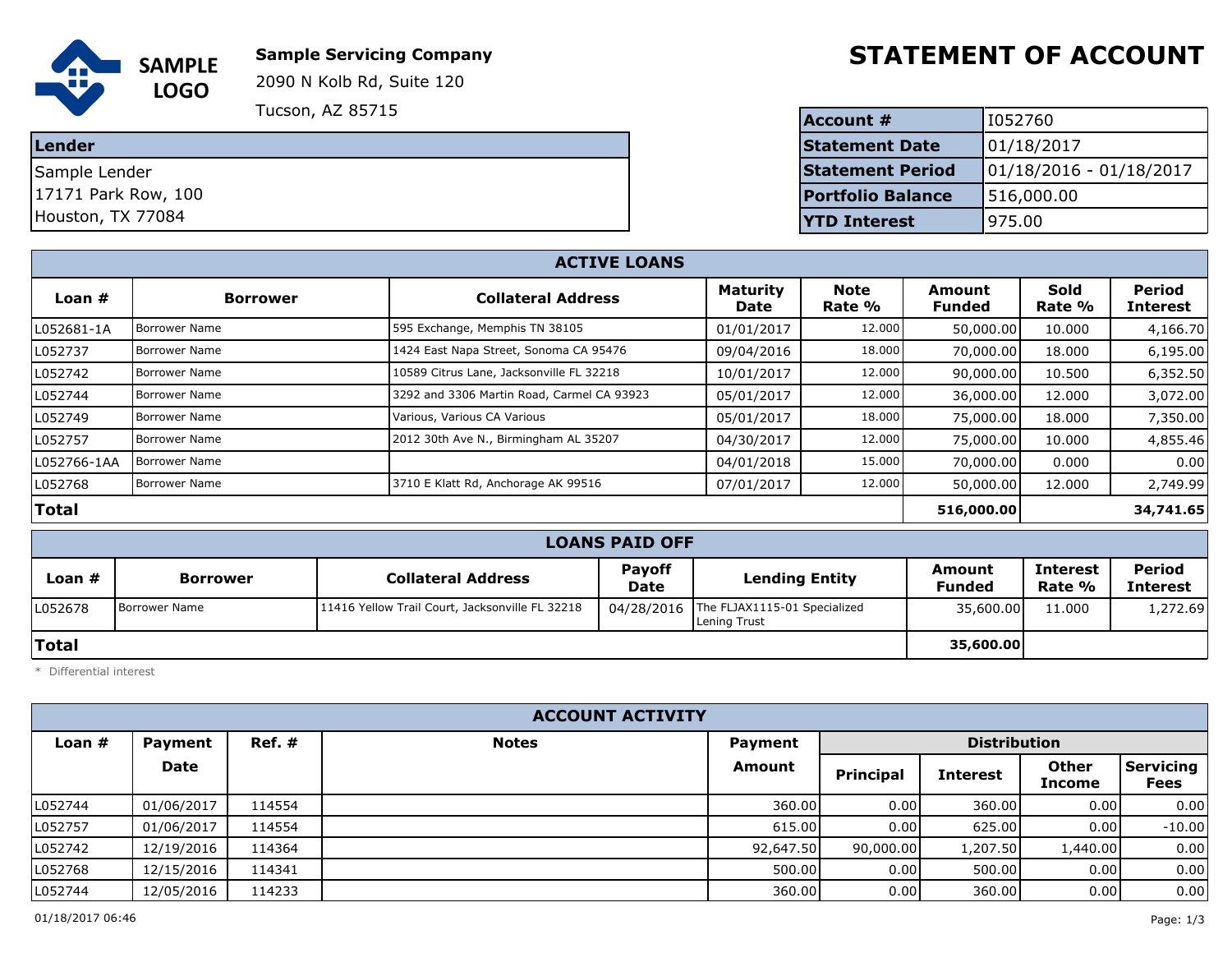|            |                |           | <b>ACCOUNT ACTIVITY</b> |                |                     |                 |                               |                                 |
|------------|----------------|-----------|-------------------------|----------------|---------------------|-----------------|-------------------------------|---------------------------------|
| Loan $#$   | <b>Payment</b> | $Ref. \#$ | <b>Notes</b>            | <b>Payment</b> | <b>Distribution</b> |                 |                               |                                 |
|            | <b>Date</b>    |           |                         | Amount         | <b>Principal</b>    | <b>Interest</b> | <b>Other</b><br><b>Income</b> | <b>Servicing</b><br><b>Fees</b> |
| L052757    | 12/05/2016     | 114233    |                         | 615.00         | 0.00                | 625.00          | 0.00                          | $-10.00$                        |
| L052681-1A | 11/07/2016     | 113944    |                         | 406.67         | 0.00                | 416.67          | 0.00                          | $-10.00$                        |
| L052742    | 11/07/2016     | 113944    |                         | 777.50         | 0.00                | 787.50          | 0.00                          | $-10.00$                        |
| L052744    | 11/07/2016     | 113944    |                         | 360.00         | 0.00                | 360.00          | 0.00                          | 0.00                            |
| L052757    | 11/07/2016     | 113944    |                         | 615.00         | 0.00                | 625.00          | 0.00                          | $-10.00$                        |
| L052762    | 11/07/2016     | 113944    |                         | 3,164.44       | 0.00                | 3,164.44        | 0.00                          | 0.00                            |
| L052762    | 11/07/2016     | 113944    |                         | 1,066.67       | 0.00                | 1,066.67        | 0.00                          | 0.00                            |
| L052768    | 11/07/2016     | 113944    |                         | 500.00         | 0.00                | 500.00          | 0.00                          | 0.00                            |
| L052681-1A | 10/06/2016     | 113661    |                         | 406.67         | 0.00                | 416.67          | 0.00                          | $-10.00$                        |
| L052737    | 10/06/2016     | 113661    |                         | 1,050.00       | 0.00                | 1,050.00        | 0.00                          | 0.00                            |
| L052742    | 10/06/2016     | 113661    |                         | 777.50         | 0.00                | 787.50          | 0.00                          | $-10.00$                        |
| L052744    | 10/06/2016     | 113661    |                         | 360.00         | 0.00                | 360.00          | 0.00                          | 0.00                            |
| L052757    | 10/06/2016     | 113661    |                         | 615.00         | 0.00                | 625.00          | 0.00                          | $-10.00$                        |
| L052768    | 10/06/2016     | 113661    |                         | 500.00         | 0.00                | 500.00          | 0.00                          | 0.00                            |
| L052768    | 09/07/2016     | 113343    |                         | 500.00         | 0.00                | 500.00          | 0.00                          | 0.00                            |
| L052681-1A | 09/06/2016     | 113275    |                         | 406.67         | 0.00                | 416.67          | 0.00                          | $-10.00$                        |
| L052737    | 09/06/2016     | 113275    |                         | 1,050.00       | 0.00                | 1,050.00        | 0.00                          | 0.00                            |
| L052742    | 09/06/2016     | 113275    |                         | 777.50         | 0.00                | 787.50          | 0.00                          | $-10.00$                        |
| L052744    | 09/06/2016     | 113275    |                         | 360.00         | 0.00                | 360.00          | 0.00                          | 0.00                            |
| L052757    | 09/06/2016     | 113275    |                         | 615.00         | 0.00                | 625.00          | 0.00                          | $-10.00$                        |
| L052768    | 08/15/2016     | 113056    |                         | 500.00         | 0.00                | 500.00          | 0.00                          | 0.00                            |
| L052681-1A | 08/05/2016     | 112965    |                         | 406.67         | 0.00                | 416.67          | 0.00                          | $-10.00$                        |
| L052737    | 08/05/2016     | 112965    |                         | 1,050.00       | 0.00                | 1,050.00        | 0.00                          | 0.00                            |
| L052742    | 08/05/2016     | 112965    |                         | 777.50         | 0.00                | 787.50          | 0.00                          | $-10.00$                        |
| L052744    | 08/05/2016     | 112965    |                         | 360.00         | 0.00                | 360.00          | 0.00                          | 0.00                            |
| L052757    | 08/05/2016     | 112965    |                         | 617.98         | 0.00                | 627.98          | 0.00                          | $-10.00$                        |
| L052361-1D | 07/27/2016     | 112712    |                         | 50,000.00      | 50,000.00           | 0.00            | 0.00                          | 0.00                            |
| L052681-1A | 07/04/2016     | 112467    |                         | 406.67         | 0.00                | 416.67          | 0.00                          | $-10.00$                        |
| L052737    | 07/04/2016     | 112467    |                         | 1,050.00       | 0.00                | 1,050.00        | $0.00\,$                      | 0.00                            |
| L052742    | 07/04/2016     | 112467    |                         | 777.50         | 0.00                | 787.50          | 0.00                          | $-10.00$                        |
| L052744    | 07/04/2016     | 112467    |                         | 360.00         | 0.00                | 360.00          | 0.00                          | 0.00                            |
| L052757    | 07/04/2016     | 112467    |                         | 613.32         | 0.00                | 623.32          | 0.00                          | $-10.00$                        |
| L052768    | 07/04/2016     | 112467    |                         | 249.99         | 0.00                | 249.99          | 0.00                          | 0.00                            |
| L052737    | 06/09/2016     | 112135    |                         | 1,050.00       | 0.00                | 1,050.00        | 0.00                          | 0.00                            |
| L052681-1A | 06/06/2016     | 112030    |                         | 406.67         | 0.00                | 416.67          | 0.00                          | $-10.00$                        |
| L052742    | 06/06/2016     | 112030    |                         | 420.00         | 0.00                | 420.00          | 0.00                          | 0.00                            |
| L052742    | 06/06/2016     | 112030    |                         | 777.50         | 0.00                | 787.50          | 0.00                          | $-10.00$                        |